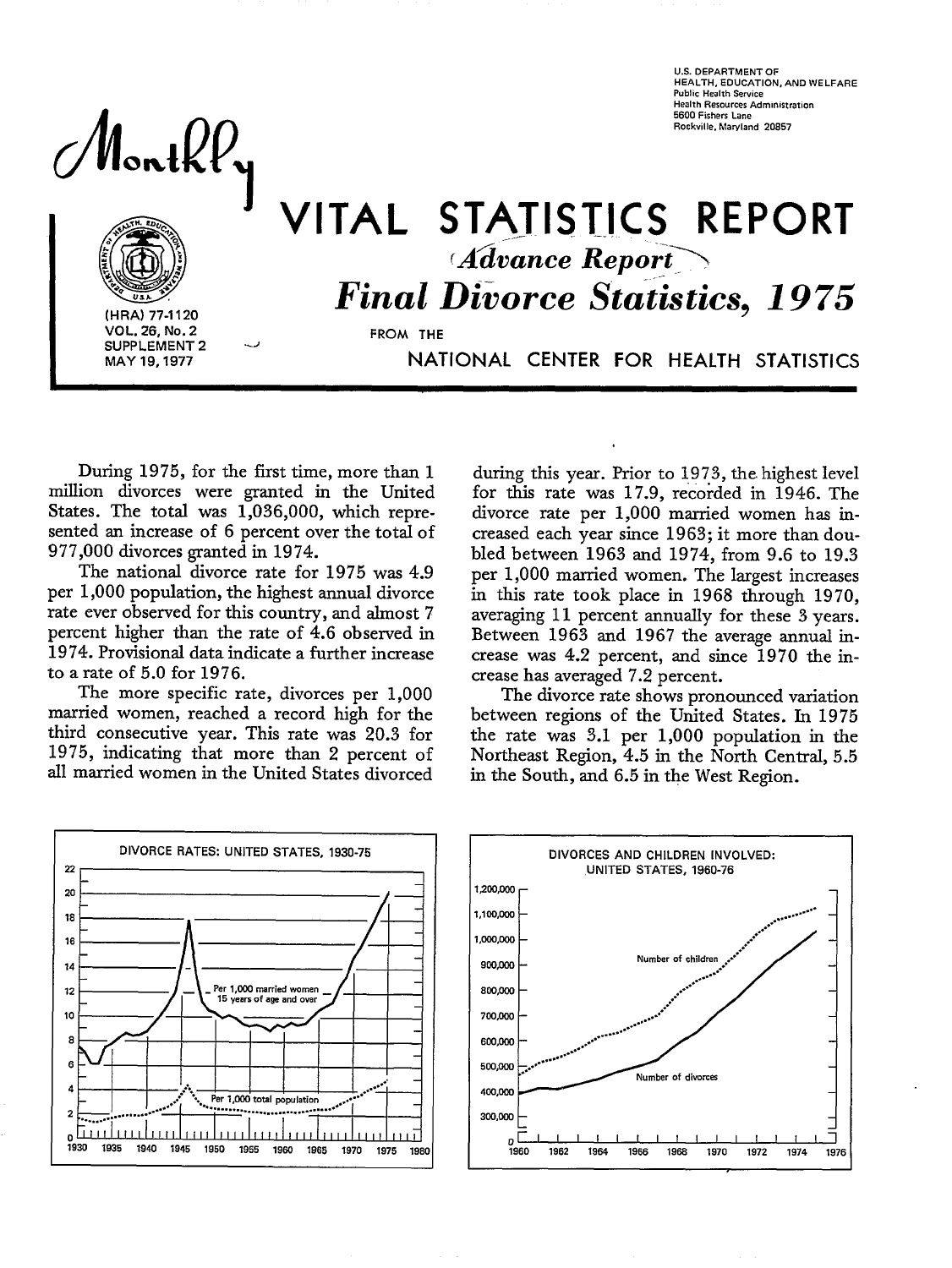According to sample data from the divorceregistration area (DRA), which includes 29 States, the median duration of marriages ending in divorce during 1975 remained unchanged from 1974. It was 6.5 years in both 1975 and 1974, having declined slightly from 6.6 years in 1973 (table 3). The median duration of marriage to divorce began to decline in 1964, a year later than the start of the current increase in the divorce rate. In 1963 the median duration was 7.5 years.

The national estimated number of children under 18 years of age involved in divorce was 1,123,000 in 1975; this is the fourth year with more than 1 million children affected by divorce (table 4). The total number of persons involved in divorce—husbands, wives, and children—was 3,195,000, more than double the number involved in divorce in 1965.

The average number of children per decree has declined from a maximum of 1.36 in 1964 to 1.08 in 1975, even though the number of children involved in divorce has consistently increased each year since 1964. In the DRA, 43 percent of couples divorced in 1975 had no children under 18 years of age, 44 percent had small families of one or two children, and the remaining 13 percent had families of three children or more.

The statistics for the divorce-registration area presented in this report are based on sample data and consequently are subject to sampling variability, Further discussion of sampling variability appears in the Technical Notes.

# **SYMBOLS**

| Category not applicable-------------------------------                                      |     |
|---------------------------------------------------------------------------------------------|-----|
|                                                                                             |     |
| Quantity more than 0 but less than 0.05-----                                                | 0.0 |
| Figure does not meet standards of<br>reliability or precision------------------------------ | ź.  |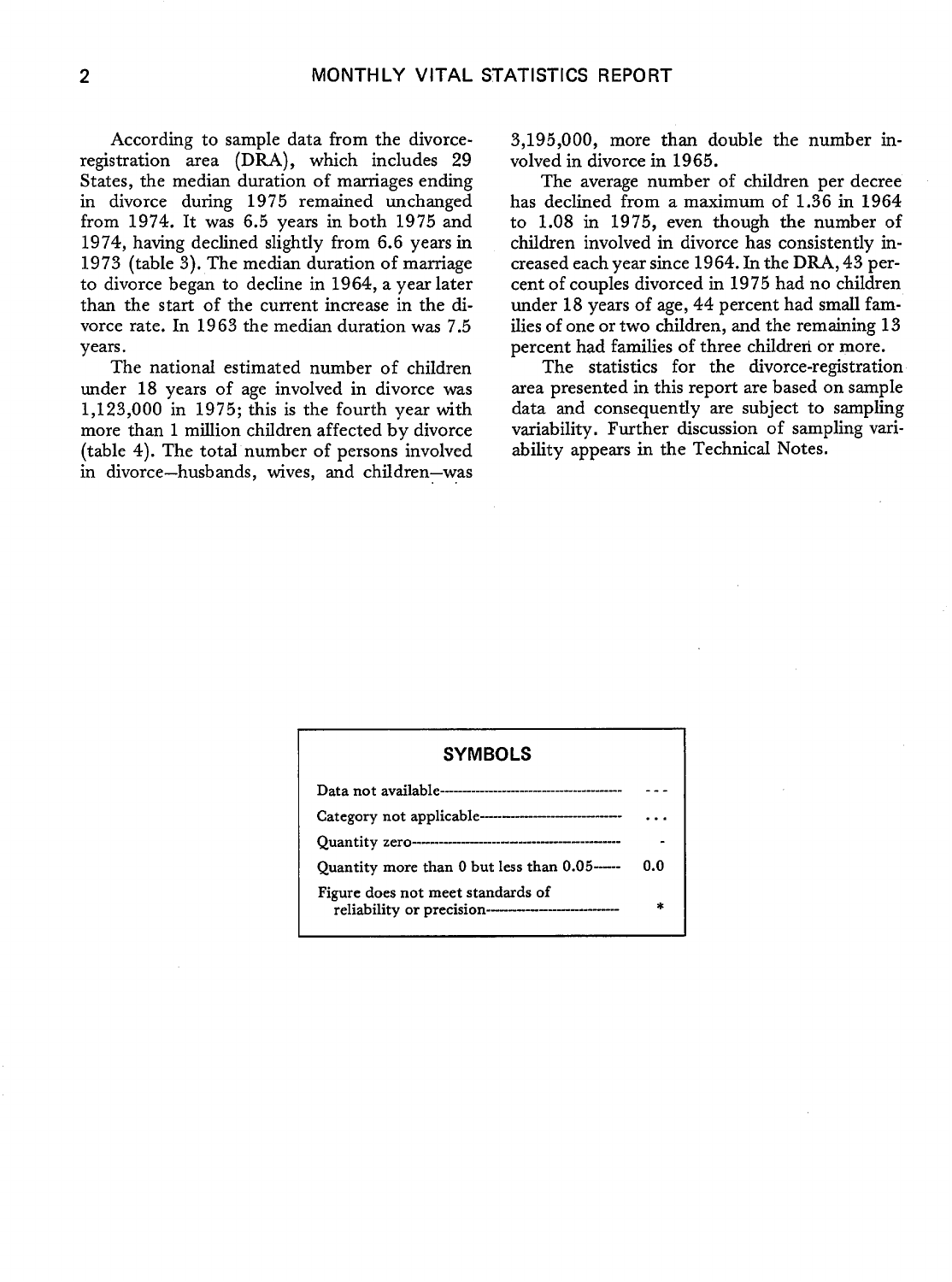# **MONTHLY VITAL STATISTICS REPORT 3**

#### Table 1. DIVORCES AND RATES: UNITED STATES, EACH REGION, DIVISION, AND STATE, 1973-75

Data are counts of decrees granted (including reported annuments and dissolutions of marriage) supplied by States except as noted. Figures for the divorce-registration States differences of Data included as of Data include

| Region, division,                                                                                                       | Number<br>Rate                                 |                                                 |                                                                    | Region, division,<br>and State        |                                  | Number                                |                                                                                                                                             | Rate.                                                                    |                                                                          |                                                                          |                                                      |                                                      |                                                      |
|-------------------------------------------------------------------------------------------------------------------------|------------------------------------------------|-------------------------------------------------|--------------------------------------------------------------------|---------------------------------------|----------------------------------|---------------------------------------|---------------------------------------------------------------------------------------------------------------------------------------------|--------------------------------------------------------------------------|--------------------------------------------------------------------------|--------------------------------------------------------------------------|------------------------------------------------------|------------------------------------------------------|------------------------------------------------------|
| and State                                                                                                               | 1975                                           | 1974                                            | 1973                                                               | 1975                                  | 1974                             | 1973                                  |                                                                                                                                             | 1975                                                                     | 1974                                                                     | 1973                                                                     | 1975                                                 | 1974                                                 | 1973                                                 |
| United States <sup>1</sup>                                                                                              | 1.036.000                                      | 977,000                                         | 915,000                                                            | 4.9                                   | 4.6                              | 4.4                                   | West North Central:<br>Minnesota                                                                                                            | 13,188                                                                   | 12,237                                                                   | 11,156                                                                   | 3.4                                                  | 3.1                                                  | 2.9                                                  |
| Regions:<br>Northeast<br>North Central<br>South <sup>1</sup><br>West                                                    | 153,000<br>1261,000<br>374,000<br>248.000      | 146,000<br>250,000<br>348,000<br>233,000        | 136,000<br><sup>1</sup> 234,000<br>326,000<br><sup>1</sup> 219,000 | 3.1<br>$-4.5$<br>5.5<br>6.5           | 3.0<br>4.3<br>5.2<br>6.3         | 2.7<br>14.1<br>4.9<br>16.0            | Iowa<br>Missouri<br>North Dakota<br>South Dakota<br>Nebraska<br>Kansas                                                                      | 10,304<br>24.527<br>1,713<br>2,228<br>5,570<br>12,559                    | 9.480<br>22.088<br>1,588<br>2,016<br>5,193<br>11,484                     | 9,151<br>21.777<br>1,422<br>1,802<br>4,924<br>10,472                     | 3.6<br>5.1<br>2.7<br>3.3<br>3.6<br>5.5               | 3.3<br>4.6<br>2.5<br>3.0<br>3.4<br>5.1               | 3.2<br>4.6<br>2.2<br>2.6<br>3,2<br>4,6               |
| Northeast:<br>New England<br>Middle Atlantic<br>North Central:<br>East North Central <sup>2</sup><br>West North Central | 43.182<br>110,013<br>186,205<br>70,089         | 240.034<br>106,457<br>185,708<br>64,086         | 35,029<br>100,645<br>166,485<br>60,704                             | 3.5<br>3.0<br>۰<br>4,2                | $^{23.3}$<br>2.9<br>4.5<br>3.8   | 2.9<br>2.7<br>٠<br>3.6                | South Atlantic:<br>Delaware<br>Maryland<br>District of Columbia<br>Virginia<br>West Virginia<br>North Carolina<br>South Carolina<br>Georgia | 2,761<br>15,398<br>3,789<br>19,491<br>8,632<br>22,107<br>9,671<br>29,483 | 2,354<br>15.070<br>3.176<br>16,704<br>7,176<br>20,049<br>8,816<br>26.918 | 2.188<br>14,145<br>2,975<br>16,078<br>7,056<br>18,532<br>8,266<br>25,058 | 4.8<br>3.8<br>5.3<br>3.9<br>4.8<br>4.1<br>3,4<br>6.0 | 4.1<br>3.7<br>4.4<br>3.4<br>4.0<br>3.7<br>3.2<br>5.5 | 3,8<br>3,5<br>4.0<br>3,3<br>3.9<br>3.5<br>3.0<br>5.2 |
| South:<br>South Atlantic<br>East South Central<br>West South Central <sup>2</sup>                                       | 174,778<br>74,423<br>122,783                   | 159.874<br>70,505<br>115,935                    | 150.304<br>66,290<br>106.597                                       | 5.2<br>5.5                            | 4.8<br>5.3                       | 4.6<br>5.0                            | Florida<br><b>East South Central:</b><br>Kentucky<br>Tennessee                                                                              | 63,446<br>14.508<br>24.611<br>23,001                                     | 59,611<br>13.791<br>23,725<br>21,123                                     | 56,006<br>13,030<br>22.074<br>20,399                                     | 7.6<br>4.3<br>5.9<br>6.4                             | 7.4<br>4.1<br>5.7<br>5.9                             | 7.3<br>3.9<br>5,3<br>5.8                             |
| West:<br>Mountain<br>Pacific                                                                                            | 70,721<br>177,032                              | 66.867<br>165,722                               | 259.422<br>157,704                                                 | 7.3<br>6.3                            | 7.1<br>6.0                       | ٠<br>5.8                              | Alabama<br>Mississippi<br>West South Central:                                                                                               | 12,303                                                                   | 11,866                                                                   | 10,787                                                                   | 5.2                                                  | 5.1                                                  | 4.7                                                  |
| New England:<br>Maine<br>New Hampshire<br>Vermont<br>Massachusetts                                                      | 5,543<br>4,241<br>1,921<br>16,581              | 4,876<br>4,051<br>21,623<br>16,116              | 4,550<br>3.856<br>1.582<br>14,539                                  | 5.2<br>5.2<br>4.1<br>2.8              | 4.7<br>5.0<br>$^{23.5}$<br>2.8   | 4.4<br>4.9<br>3.4<br>2.5              | Arkansas <sup>2</sup><br>Louisiana <sup>2</sup><br>Oklahoma<br>Texas<br>Mountain:                                                           | 16,737<br>8,720<br>20,641<br>76,685                                      | 15,840<br>7,812<br>322,521<br>69,762                                     | 15,219<br>7,294<br>319,932<br>64,152                                     | 7.9<br>7.6<br>6.3                                    | 7.7<br>8.3<br>5.8                                    | 7,5<br>7.5<br>5.4                                    |
| Rhode Island<br>Connecticut                                                                                             | 2,658<br>12,238                                | 2.522<br>10,846                                 | 2,423<br>8.079                                                     | 2.9<br>4.0                            | 2.7<br>3.5                       | 2.5<br>2.6                            | Montana<br>Idaho<br>Wyoming<br>Colorado                                                                                                     | 4,286<br>5,203<br>2,835<br>15,733                                        | 3,940<br>4,808<br>2,523<br>15,082                                        | 3,772<br>4,341<br>2,275<br>14,370                                        | 5.7<br>6.3<br>7.6<br>6.2                             | 5.4<br>6.0<br>7.0<br>6.0                             | 5.2<br>5.6<br>6.4<br>5,9                             |
| Middle Atlantic:<br>New York<br>New Jersey<br>Pennsylvania                                                              | 55,612<br>19.446<br>34,955                     | 54.015<br>19.870<br>32,572                      | 47,886<br>21.754<br>31,005                                         | 3,1<br>2.7<br>3.0                     | 3.0<br>2.7<br>2.8                | 2.6<br>3.0<br>2.6                     | New Mexico<br>Arizona<br>Utah<br>Nevada                                                                                                     | 8,413<br>17.577<br>6,132<br>10,542                                       | 7,863<br>16,936<br>5,670<br>10,045                                       | 25,383<br>14,036<br>5.270<br>9,975                                       | 7.3<br>7.9<br>5.1<br>17.8                            | 7.0<br>7,9<br>4.8<br>17.5                            | 6.8<br>4.6<br>18.2                                   |
| East North Central:<br>Ohio<br>$Indiana2$<br>Illinois<br>Michigan<br>Wisconsin                                          | 52,626<br>28,755<br>50,954<br>40.782<br>13,088 | 49,239<br>333,908<br>48.361<br>41,850<br>12.350 | 48,001<br>22,322<br>45.152<br>39,415<br>11,595                     | 4,9<br>$\bullet$<br>4.6<br>4.5<br>2.8 | 4.6<br>36.4<br>4.3<br>4.6<br>2.7 | 4,5<br>$\bullet$<br>4.0<br>4,4<br>2.5 | Pacific:<br>Washington<br>Oregon<br>California<br>Alaska<br>Hawaii                                                                          | 25,848<br>15,562<br>128,492<br>2.865<br>4.265                            | 23,909<br>13,538<br>121,714<br>2,450<br>4.111                            | 21,581<br>-12,382<br>117,509<br>2,062<br>4,170                           | 7,3<br>6.8<br>6.1<br>8.1<br>4.9                      | 6.9<br>6.0<br>5.8<br>7,3<br>4.9                      | 6.3<br>5.6<br>5.7<br>6,2<br>5,0                      |

<sup>1</sup> Figures include estimates.<br><sup>2</sup>Data are incomplete.<br><sup>3</sup>Data include divorce petitions filed for some counties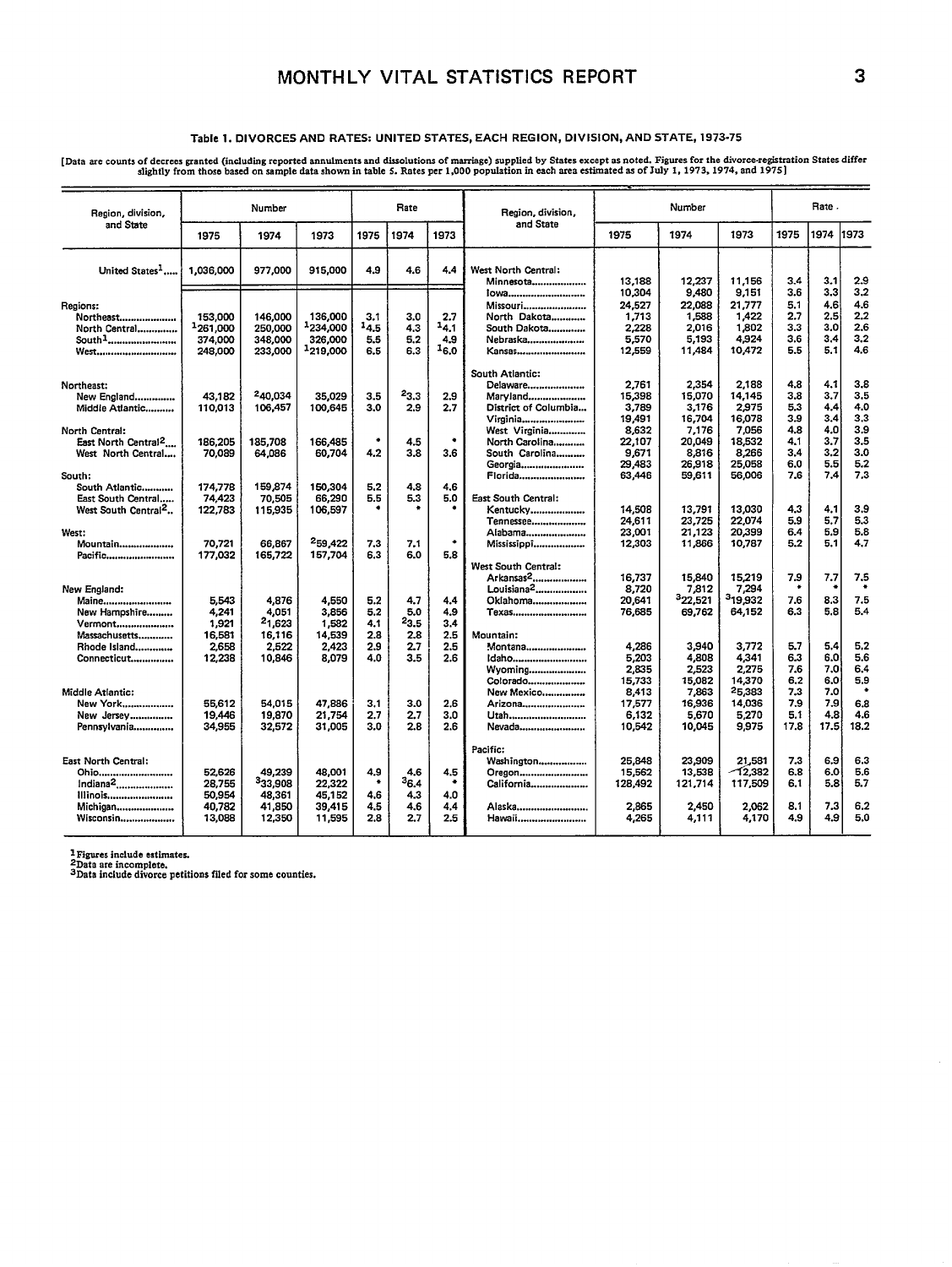#### Table 2. DIVORCES AND ANNULMENTS AND RATES: UNITED STATES, 1950-75

[Data refer only to events occurring within the United States. Alaska included beginning with 1959 and Hawaii with 1960 ]

|        |                            | Rate per $1,000^1 -$ |                                          |  |  |  |
|--------|----------------------------|----------------------|------------------------------------------|--|--|--|
| Year   | Divorces and<br>annulments | Total<br>population  | Married<br>women 15<br>years and<br>over |  |  |  |
| 1975   | 1,036,000                  | 4.9                  | 20.3                                     |  |  |  |
| $1974$ | 977,000                    | 4.6                  | 19.3                                     |  |  |  |
| 1973   | 915,000                    | 4.4                  | 18.2                                     |  |  |  |
| 1972   | 845,000                    | 4.1                  | 17.0                                     |  |  |  |
| 1971   | 773,000                    | 3.7                  | 15.8                                     |  |  |  |
| 1970   | 708,000                    | 3.5                  | 14.9                                     |  |  |  |
| 1969   | 639,000                    | 3.2                  | 13.4                                     |  |  |  |
| 1968   | 584,000                    | 2.9                  | 12.5                                     |  |  |  |
| 1967   | 523,000                    | 2.6                  | 11.2                                     |  |  |  |
| 1966   | 499,000                    | 2.5                  | 10.9                                     |  |  |  |
| 1965   | 479.000                    | 2.5                  | 10.6                                     |  |  |  |
| 1964   | 450.000                    | 2.4                  | 10.0                                     |  |  |  |
| 1963   | 428.000                    | 2.3                  | 9.6                                      |  |  |  |
| 1962   | 413,000                    | 2.2                  | 9.4                                      |  |  |  |
| 1961   | 414,000                    | 2.3                  | 9.6                                      |  |  |  |
| 1960   | 393,000                    | 2.2                  | 9.2                                      |  |  |  |
| 1959   | 395,000                    | 2.2                  | 9.3                                      |  |  |  |
| 1958   | 368,000                    | 2.1                  | 8.9                                      |  |  |  |
| 1957   | 381,000                    | 2.2                  | 9.2                                      |  |  |  |
| 1956   | 382,000                    | 2.3                  | 9.4                                      |  |  |  |
| 1955   | 377,000                    | 2.3                  | 9.3                                      |  |  |  |
| 1954   | 379,000                    | 2.4                  | 9.5                                      |  |  |  |
| $1953$ | 390,000                    | 2.5                  | 9.9                                      |  |  |  |
| 1952   | 392,000                    | 2.5                  | 10.1                                     |  |  |  |
| 1951   | 381,000                    | 2.5                  | 9.9                                      |  |  |  |
| 1950   | 385,000                    | 2.6                  | 10.3                                     |  |  |  |

 $1$ Data are based on population enumerated as of April 1 for 1950, 1960, and 1970, and estimated as of July 1 for all other years.

#### Table 3. MEDIAN DURATION OF MARRIAGE PRIOR TO DIVORCE OR ANNULMENT: DIVORCE-REG-ISTRATION AREA AND EACH REGISTRATION STATE, 1973-75

[Based on sample data. Medians computed on data by single years, excluding duration of marriage not stated. The divorceregistration area included 29 States in 1973, 1974, and 1975]

| Area                                                                                                                                                                                                                                                                                                                                                    | Median duration of marriage                                                                                                                                                                             |                                                                                                                                                                                                          |                                                                                                                                                                                                               |  |  |  |
|---------------------------------------------------------------------------------------------------------------------------------------------------------------------------------------------------------------------------------------------------------------------------------------------------------------------------------------------------------|---------------------------------------------------------------------------------------------------------------------------------------------------------------------------------------------------------|----------------------------------------------------------------------------------------------------------------------------------------------------------------------------------------------------------|---------------------------------------------------------------------------------------------------------------------------------------------------------------------------------------------------------------|--|--|--|
|                                                                                                                                                                                                                                                                                                                                                         | 1975                                                                                                                                                                                                    | 1974                                                                                                                                                                                                     | 1973                                                                                                                                                                                                          |  |  |  |
| Divorce-registration<br>area                                                                                                                                                                                                                                                                                                                            | 6.5                                                                                                                                                                                                     | 6.5                                                                                                                                                                                                      | 6.6                                                                                                                                                                                                           |  |  |  |
| Alabama<br>Alaska<br>California<br>Connecticut<br>Georgia<br>Hawaii<br>Idaho<br>Illinois<br>$Iowa$<br>Kansas<br>Kentucky<br>Maryland<br>Michigan<br>Missouri<br>Montana<br>Nebraska<br>New York<br>Ohio<br>Oregon<br>Pennsylvania<br>Rhode Island<br>South Carolina<br>South Dakota<br>Tennessee<br>Utah<br>Vermont<br>Virginia<br>Wisconsin<br>Wyoming | 4,7<br>5.1<br>6.8<br>8.2<br>5.2<br>5.4<br>4.8<br>6.1<br>5.5<br>5.2<br>5.9<br>8.3<br>6.8<br>5.6<br>4.7<br>5.9<br>8.0<br>6.0<br>5.8<br>7.7<br>7.8<br>6.6<br>5.6<br>5.3<br>4.9<br>7.5<br>7.7<br>7.0<br>4.7 | 5.0<br>5.1<br>6.7<br>8.1<br>5.2<br>5.3<br>4.7<br>6.1<br>5.6<br>5.2<br>5.5<br>8.5<br>16.7<br>5.5<br>4.8<br>5.9<br>8.0<br>6.3<br>5.8<br>7.7<br>8.0<br>6.8<br>5.6<br>5.2<br>4.9<br>7.9<br>7.8<br>7.2<br>4.8 | 5.3<br>5.3<br>6.9<br>8.4<br>5.2<br>5.6<br>4.5<br>6.5<br>5.6<br>5.2<br>5.5<br>9.0<br>$^{16.6}$<br>5.4<br>4.8<br>5.7<br>8.7<br>6.2<br>5.8<br>7.6<br>8.4<br>6.9<br>5.9<br>5.2<br>4.8<br>7.9<br>7.9<br>7.4<br>4.5 |  |  |  |

1Excludes data for Wayne County.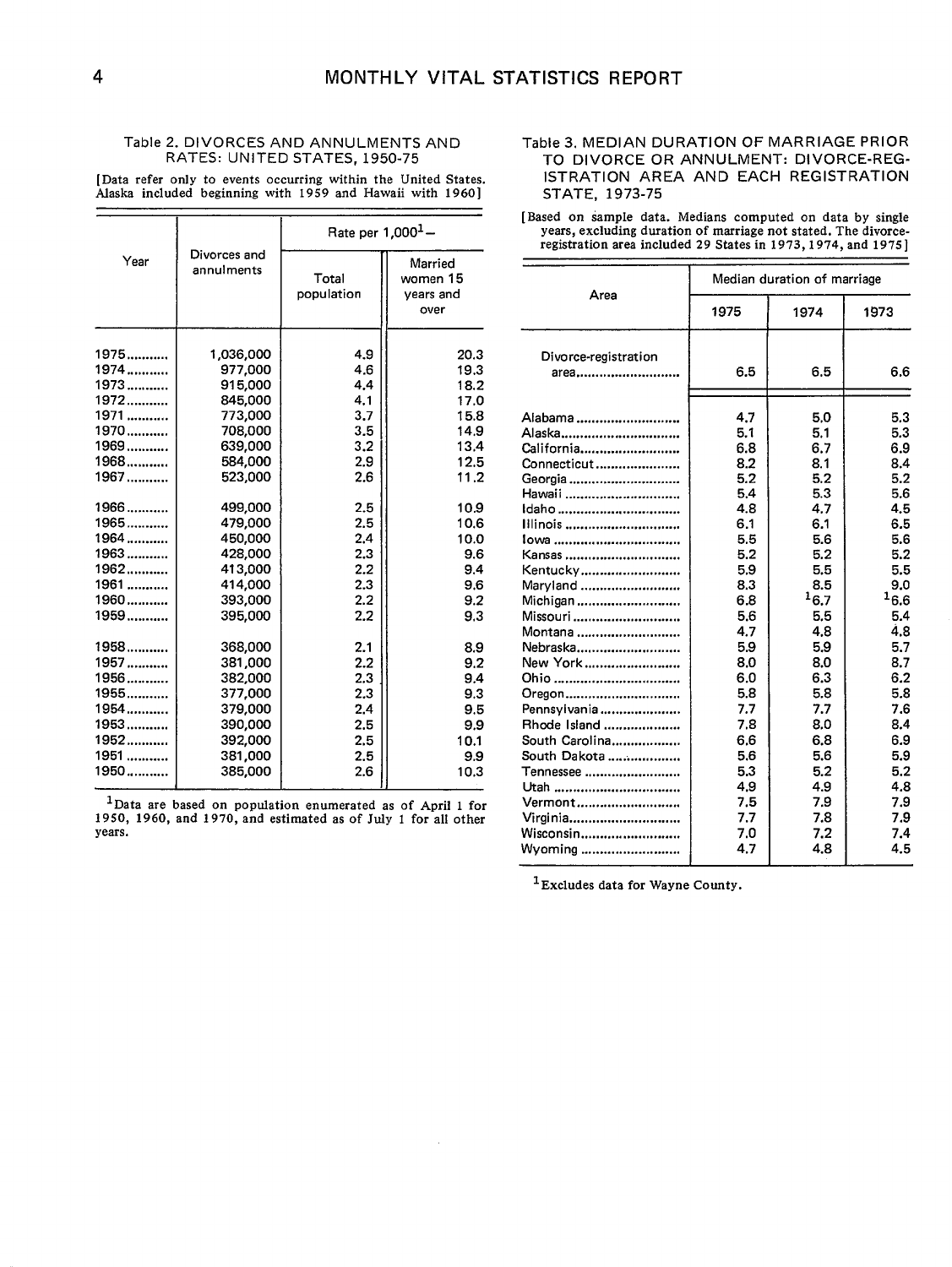# MONTHLY VITAL STATISTICS REPORT

[Refers only to events occurring within the United States. For 1960-75 estimated from frequencies based on sample; for all other years estimated from total counts. For estimating method see Technical Notes]

|                   | Year | Estimated number of<br>children involved | Average number of<br>children per decree |
|-------------------|------|------------------------------------------|------------------------------------------|
| 1975              |      | 1,123,000                                | 1.08                                     |
| 1974              |      | 1,099,000                                | 1.12                                     |
| 1973              |      | 1,079,000                                | 1.17                                     |
| 1972              |      | 1,021,000                                | 1.20                                     |
| 1971              |      | 946,000                                  | 1.22                                     |
| 1970              |      | 870,000                                  | 1.22                                     |
| 1969              |      | 840,000                                  | 1.31                                     |
| 1968              |      | 784,000                                  | 1.34                                     |
| 1967              |      | 701,000                                  | 1.34                                     |
| 1966              |      | 669,000                                  | 1.34                                     |
| 1965              |      | 630,000                                  | 1.32                                     |
| 1964 <sup>1</sup> |      | 613,000                                  | 1.36                                     |
| 1963 <sup>1</sup> |      | 562,000                                  | 1.31                                     |
| 1962 <sup>1</sup> |      | 532,000                                  | 1.29                                     |
| 1961 <sup>1</sup> |      | 516,000                                  | 1,25                                     |
| 1960              |      | 463,000                                  | 1.18                                     |
| 1959              |      | 468,000                                  | 1.18                                     |
| 1958              |      | 398,000                                  | 1.08                                     |
| 1957              |      | 379,000                                  | 0.99                                     |
| 1956              |      | 361,000                                  | 0.95                                     |
| 1955              |      | 347,000                                  | 0.92                                     |
| 1954              |      | 341,000                                  | 0.90                                     |

<sup>1</sup> Revised.

 $\mathcal{L}_{\mathcal{L}}$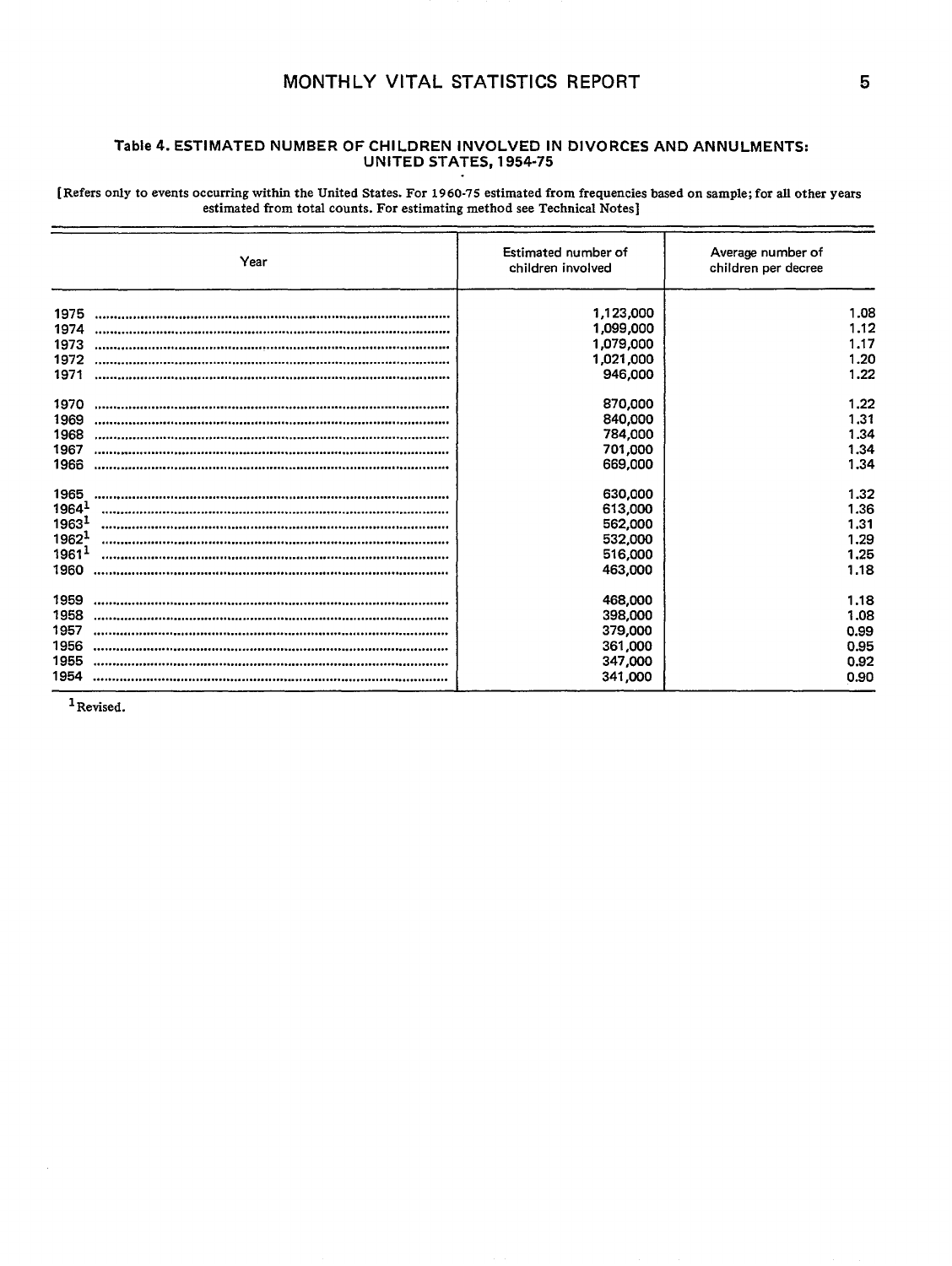## **Table 5. DIVORCES AND ANNULMENTS BY NUMBER OF CHILDREN REPORTED: DIVORCE-REGISTRATION AREA AND EACH REGISTRATION STATE, 1975**

|                                                                                                                                     | All                                                                                                                                                                                                                | Number of children reported                                                                                                                                                                               |                                                                                                                                                                                                  |                                                                                                                                                                                           |                                                                                                                                                                                  |                                                                                                                                                                   |                                                                                                                                                         |                                                                                                                                                       |  |
|-------------------------------------------------------------------------------------------------------------------------------------|--------------------------------------------------------------------------------------------------------------------------------------------------------------------------------------------------------------------|-----------------------------------------------------------------------------------------------------------------------------------------------------------------------------------------------------------|--------------------------------------------------------------------------------------------------------------------------------------------------------------------------------------------------|-------------------------------------------------------------------------------------------------------------------------------------------------------------------------------------------|----------------------------------------------------------------------------------------------------------------------------------------------------------------------------------|-------------------------------------------------------------------------------------------------------------------------------------------------------------------|---------------------------------------------------------------------------------------------------------------------------------------------------------|-------------------------------------------------------------------------------------------------------------------------------------------------------|--|
| Area                                                                                                                                | divorces<br>and an-<br>nulments                                                                                                                                                                                    | None                                                                                                                                                                                                      | 1                                                                                                                                                                                                | $\overline{2}$                                                                                                                                                                            | 3                                                                                                                                                                                | 4                                                                                                                                                                 | 5<br>or<br>more                                                                                                                                         | Not<br>stated                                                                                                                                         |  |
| Divorce-registration                                                                                                                | 625,676                                                                                                                                                                                                            | 257,444                                                                                                                                                                                                   | 153,225                                                                                                                                                                                          | 113,400                                                                                                                                                                                   | 48,129                                                                                                                                                                           | 18,118                                                                                                                                                            | 9,768                                                                                                                                                   | 25,592                                                                                                                                                |  |
| Alaska……………………………………<br>Connecticut<br><u>lilinois ……………………………………</u><br>New York<br>Pennsylvania<br>Rhode Island<br>South Carolina | 23.120<br>2,856<br>128,300<br>12,155<br>29,450<br>4.262<br>5,198<br>50,920<br>10,245<br>12,565<br>14,600<br>15,420<br>40,870<br>24,581<br>4,304<br>5,617<br>55,612<br>52,700<br>15,520<br>34,960<br>2,658<br>9.668 | 10,110<br>1,304<br>50.830<br>4,550<br>13,180<br>1.796<br>2,348<br>21,650<br>3,605<br>5,500<br>6,180<br>6,330<br>16,080<br>10,981<br>1,904<br>2.160<br>23.009<br>21,070<br>7,230<br>12,990<br>910<br>4,182 | 6.110<br>692<br>30,180<br>2,630<br>7.650<br>970<br>1.186<br>11,410<br>2,725<br>3,220<br>3,700<br>3,990<br>8,810<br>6,347<br>1.018<br>1,436<br>12.792<br>13,600<br>3,570<br>8,880<br>651<br>2,657 | 3,680<br>478<br>23.280<br>2,565<br>4,700<br>846<br>952<br>8,930<br>2.025<br>2.155<br>2,590<br>2.810<br>7,160<br>4.434<br>766<br>1,146<br>10.648<br>9,940<br>2980<br>6,770<br>559<br>1,775 | 1,540<br>222<br>7,960<br>1,275<br>2.140<br>366<br>418<br>4,260<br>835<br>1,035<br>900<br>1,240<br>2,980<br>1.709<br>346<br>533<br>4,817<br>4,890<br>1,220<br>3,300<br>263<br>713 | 520<br>84<br>2,610<br>395<br>720<br>172<br>152<br>1,520<br>395<br>395<br>400<br>520<br>1,310<br>636<br>126<br>221<br>1.798<br>1,920<br>340<br>1,450<br>130<br>216 | 270<br>38<br>1.180<br>230<br>450<br>96<br>80<br>1,100<br>190<br>200<br>360<br>190<br>600<br>368<br>62<br>118<br>950<br>1,030<br>140<br>660<br>79<br>109 | 890<br>38<br>12,260<br>510<br>610<br>16<br>62<br>2,050<br>470<br>60<br>470<br>340<br>3.930<br>106<br>82<br>3<br>1,598<br>250<br>40<br>910<br>66<br>16 |  |
| South Dakota                                                                                                                        | 2,226<br>24.690<br>5,892<br>1,921<br>19,440<br>13,090<br>2,836                                                                                                                                                     | 833<br>11,120<br>2,240<br>700<br>8,350<br>5,070<br>1,232                                                                                                                                                  | 594<br>7.020<br>1,362<br>423<br>5.670<br>3,220<br>712                                                                                                                                            | 449<br>3.790<br>1.126<br>429<br>3,260<br>2,635<br>522                                                                                                                                     | 190<br>1.520<br>486<br>198<br>1,310<br>1,265<br>198                                                                                                                              | 99<br>510<br>258<br>90<br>580<br>475<br>76                                                                                                                        | 55<br>370<br>132<br>71<br>250<br>350<br>40                                                                                                              | 6<br>360<br>288<br>10<br>20<br>75<br>56                                                                                                               |  |

[Based on sample data. Data related to children under 18 years of age]

<sup>1</sup> Data are for number of children affected by decree.

This report represents summary tabulations from the final divorce statistics for 1975. More detailed tabulations for 1975 will be published in Vital *Statistics of the United States, Volume III-Marriage* and *Divorce.* Prior to the publication of that volume, the National Center for Health Statistics will respond to requests for unpublished data whenever possible.